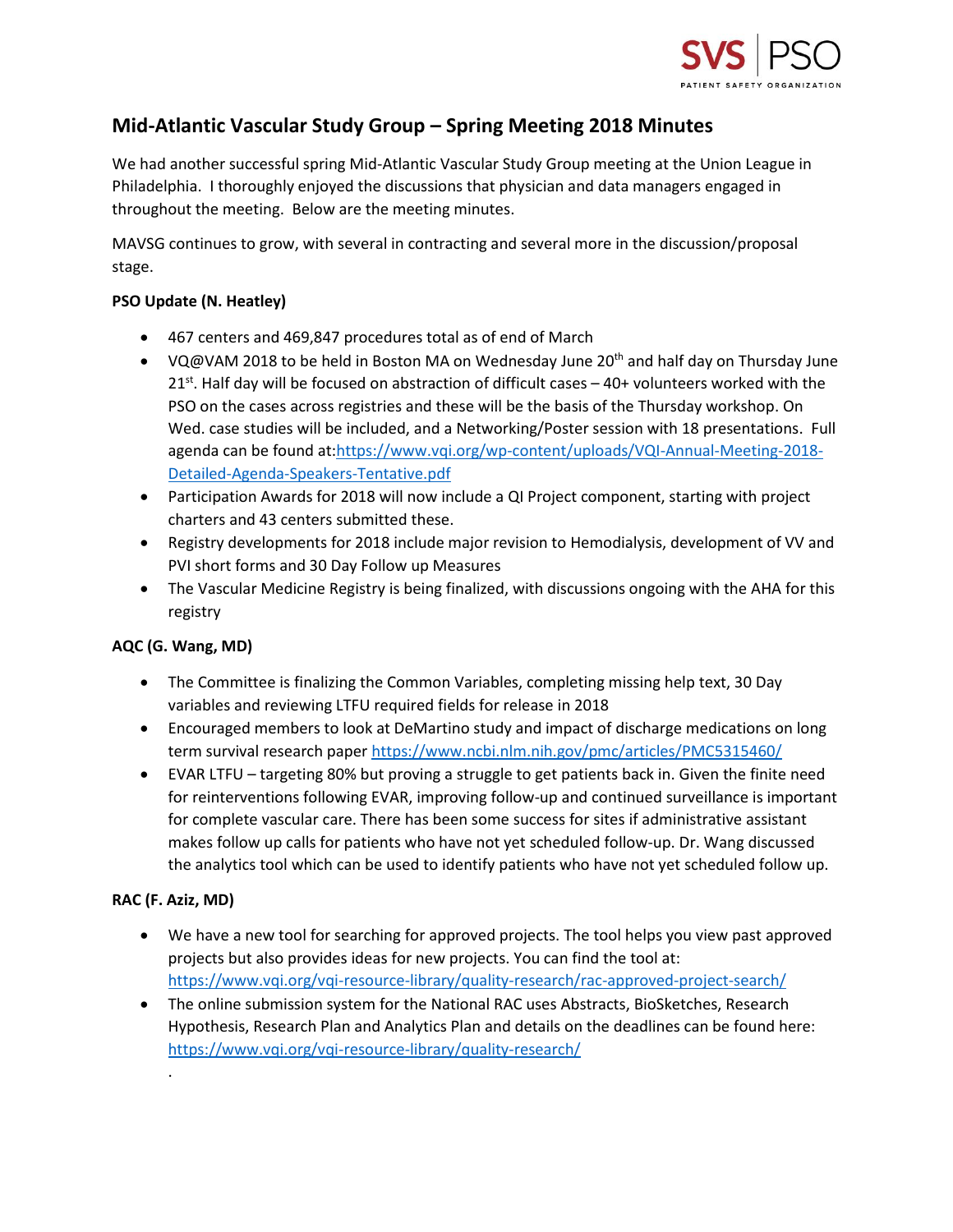

## **VQC (F. Aziz, MD)**

- The focus is on appropriateness. Drs. Almeida and Osborne are analyzing VQI and Claims data to identify trends in the number of procedures being performed on the same patient in a single year.
- Dr. Osborne will be presenting at AVF on how the VQI can be used to monitor appropriateness through appropriateness "CAPI" reports.

The new Venous Stent registry reflects the trend in use of venous stents for this new registry

### **Governing Council (G. Wang, MD)**

- Update on blinded datasets review: Those using the VQI datasets will be aware of limits on datasets while data was re-checked in 2017. This work has been completed with a very small level of error which has now been addressed.
- Ongoing PVI industry projects: Bard restenosis and Medtronic INPACT. We encourage centers to consider participation as the number of additional variables required is minimal so this offers good value for centers. Dr. Wang also pointed out that retrospective patients may be entered as of 2016; this can be an opportunity to contribute cases and receive reimbursements.
- RAPID: The VQI continues to work with the FDA and Industry on the Registry Assessment of Peripheral Interventional Devices "RAPID" project. There's a desire to create a multi-variable objective performance criteria based on this data, to be funded by industry, which has potential to lead to many new device evaluation projects for the VQI.

### **REGIONAL DATA REVIEW – HIGHLIGHTS (G. Wang, MD)**

- Overall: MAVSG is close to the median on most measures. Long term follow-up is at 74% (*73% VQI overall*) but is based on 2015 data due to the 9mos. to 21mos. window, allowing for data capture. Dr. Wang stressed the importance of improving upon EVAR and TEVAR LTFU, as the number of reinterventions in these subsets is not insignificant. CEA LOS is a little high at 27% (*VQI at 24%*). EVAR LOS remains significantly above 2 days, 22% (*VQI 12%*) and should be looked at, while our use of Ultrasound Guidance is relatively high and we are toward the top of regional groups. We continue to make a significant contribution to PVI as well as TEVAR as we have a large volume of data relative to the size of our region.
- LTFU: at 81% for EVAR we're doing well compared to VQI (75%). For TEVAR, for example, some sites have lost patients to trauma. How much of the loss to follow up across all registries will be due to insurance issues? One key area is to ensure that follow up is being entered as this can impact the results. PATHWAYS Reporting allows centers to look up who is due for follow-up as one strategy to improve upon LTFU. Important to identify the difference between outcomes v. data entry issues. Dr. Wang stressed the importance for data managers to prioritize effectively between procedure entry and LTFU entry; diligent entry of procedures without attention to LTFU could lead to a low LTFU rate.
- D/C Meds: This affects arterial procedures and our region has room for improvement and we are running at the VQI average. Suggest centers review the DeMartino paper on Discharge Medications to show the impact (see above).
- Hemodialysis Access: region running below the VQI average on initial fistula creation.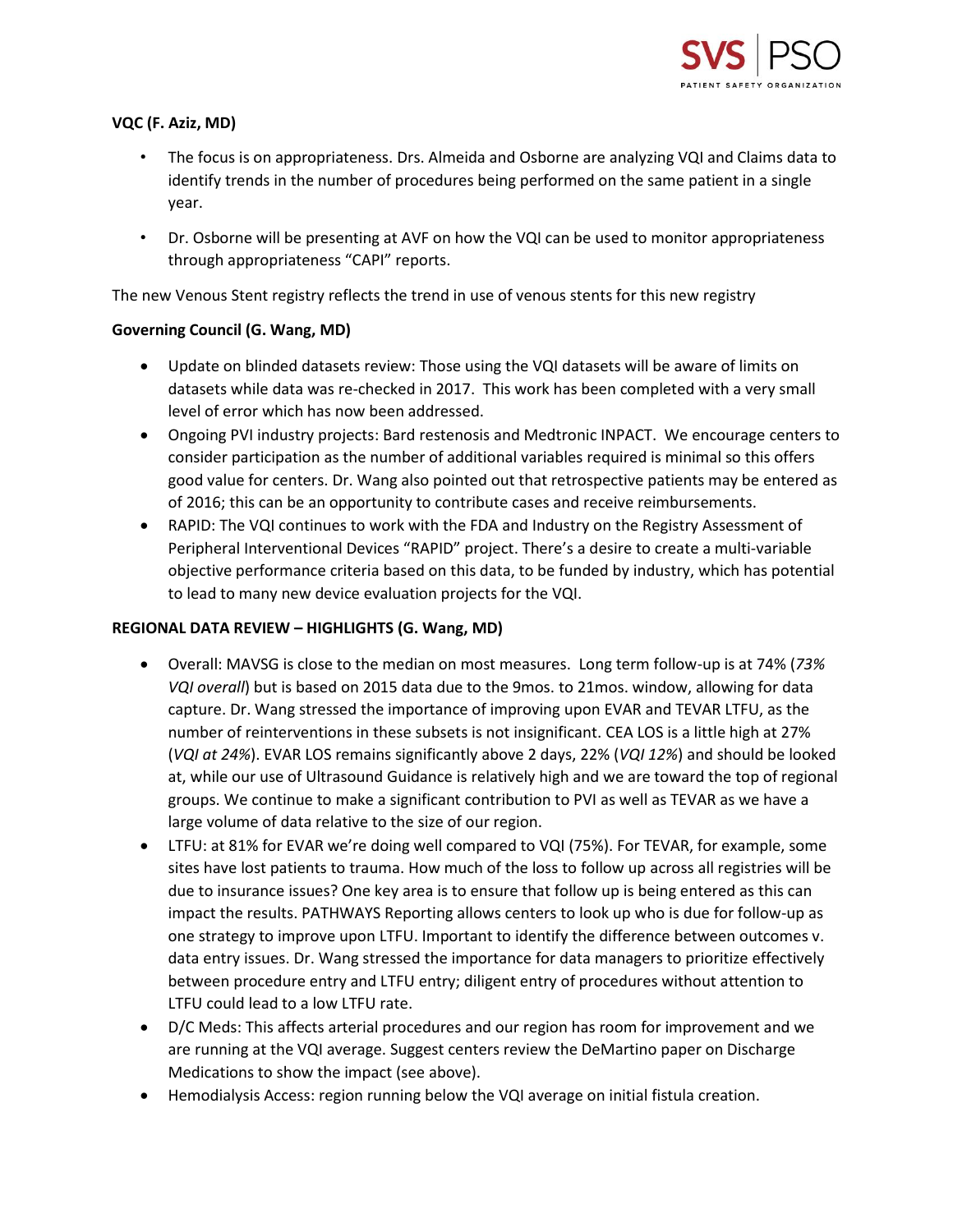

- CAS: stroke or death: region doing well with a stroke/death rate consistently below the VQI average
- CEA LOS: 1/3 higher than VQI average. One center has looked at this and has been able to reduce the rate. In discussion, members identified hypertension (get blood pressure down), avoiding use of Foley catheters or reducing length of time in place, and timing of procedure (first start case). Another site has successfully discontinued using arterial lines by POD1 for this procedure.
- EVAR LOS: The region consistently higher than VQI average, affected by several outliers.
- EVAR SAC: Again, MAVSG is below average performance. Lack of follow up imaging can be related to insurance coverage and willingness of patients to return for F/U.
- INFRA LOS Please see Dr. Jeffrey Kalish's paper on INFRA LOS on the use of chlorhexidine skin prep in reducing surgical site infection. This is another area where we need to improve our ability to capture the data. See article, <https://www.ncbi.nlm.nih.gov/pubmed/24953898>.
- IVCF: Our region does not have more than three centers participating in this registry, but Dr. Wang found it important to highlight the trends in the data nationwide. IVC filter retrieval metric raises some multi-specialty issues as it frequently crosses lines between specialties. We need a feedback loop with the tertiary centers to capture retrieval. Interventionalists often remove the filters. Dr. Danielle Pineda discussed a survey that she had developed at Abington to learn the reasons why filter retrievals are not being performed at a higher rate. There is a lack of information or "card" given to the patients when an IVC filter is placed. Dr. Meghan Dermody suggested a way to flag the filter and ensure that it appears on the problem list within the EMR as "s/p IVC filter" as a way to remind healthcare providers that it needs to be retrieved. While the level of data in center reports isn't flagged at regional level with MAVSG as there are not at least 3 centers with 10 or more cases, members may be interested that the PSO and M2S have added some new functionality in PATHWAYS to help with tracking and reporting in the system (see attached Powerpoint slides for more information).
- PVI and Ultrasound Guidance: Sites have had success in training fellows and subspecialties to use U/S Guidance, as an example of dissemination of good practice. MAVSG already has a relatively high use compared to other regional groups, and Dr. Wang cited Dr. Kalish's paper on how the use of routine ultrasound guidance decreased hematoma rates.
- PVI ABI/TBI: This could be a help text/recording issue for the below average sites, as it seems highly unusual that centers would use it so infrequently prior to angiography for claudication.
- Supra-Inguinal Bypass: Rate of complications is below average.

# **INDUSTRY PROJECT UPDATES (N Heatley, PSO)**

- TCAR Surveillance Project: Importance PSO project for CAS, working with CMS, and allowing reimbursement as part of a registry. Managed by a PSO TCAR Steering Committee, and 2 abstracts will be presented at VAM2018
- Bard® LifeStent® Popliteal Artery Stent Project for PVI 1 year and 2 years follow up and payment of \$1,400, minimal additional data entry required
- Medtronic IN.PACT<sup>®</sup> Admiral<sup>®</sup> DCB ISR Project  $-1$ , 2 and 3 years follow up and payment of \$1,950, minimal additional data entry required
- CREST2 Registry 1 year